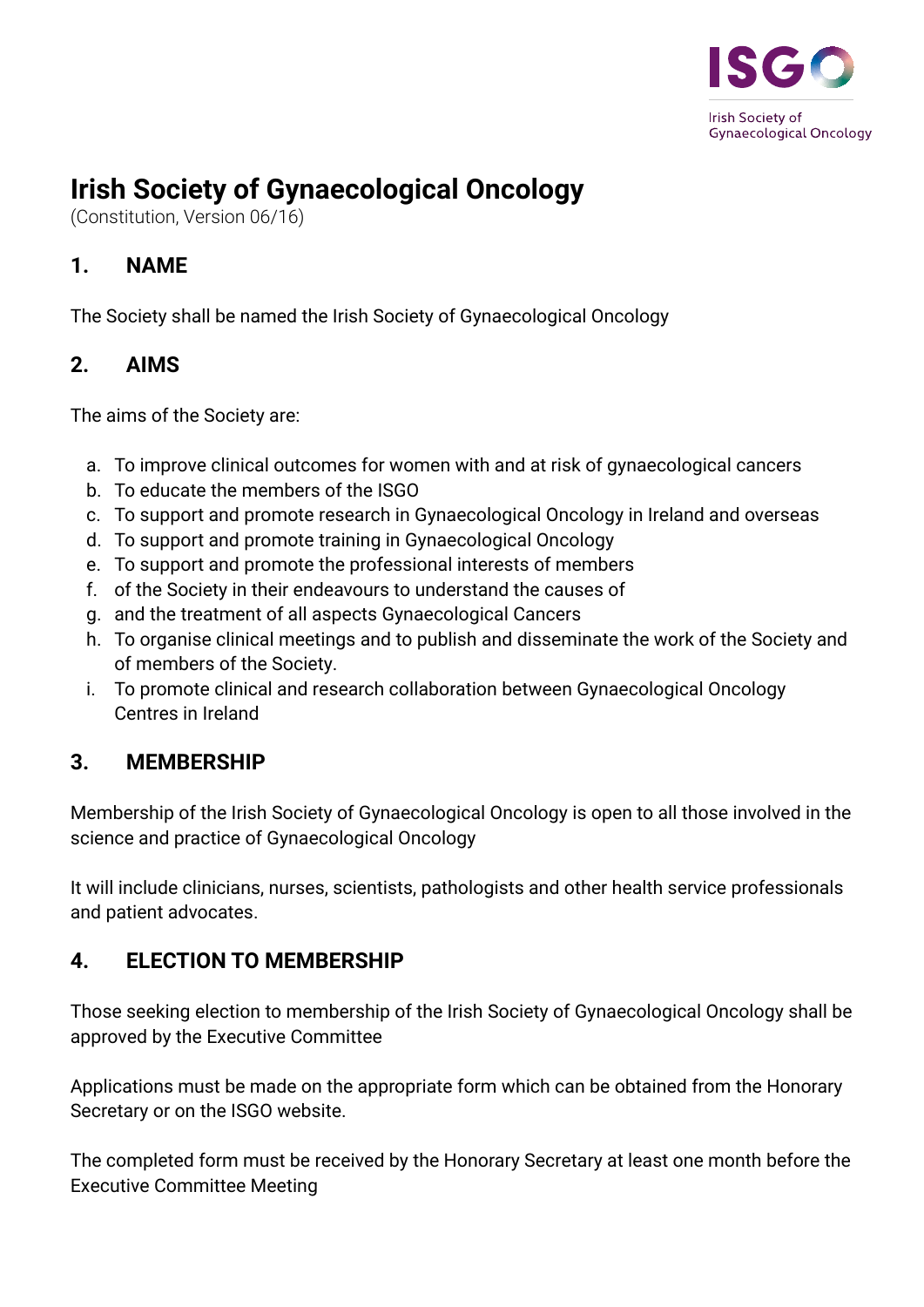The Executive Committee will consider all applications for membership and reserve the right to seek further information and decline or defer applications as appropriate.

## **5. HONORARY Membership**

The Executive Committee may make proposals to admit to Honorary membership a number of distinguished persons who have made major contributions to either the study of Gynaecological Oncology or directly to the Society. Election to Honorary Fellowship shall be confirmed by a majority vote at an Annual General Meeting.

Honorary Fellows are full members of the Society and as such have all the rights of members. They will be exempt from annual subscriptions.

#### **6. ANNUAL GENERAL MEETING**

The Irish Society of Gynaecological Oncology shall hold an Annual General Meeting each year in addition to (or in conjunction with) any other meetings organised by the Society in that year and shall specify the meeting as such in the notices calling it.

- (a) The venue and date of the Annual General Meeting will be arranged at least six months in advance.
- (b) The Honorary Secretary will notify all members of the date of the Annual General Meeting and provide a list of agenda items at least 4 weeks prior to the meeting
- (c) No business shall be transacted at an Annual General Meeting unless a quorum is present.

 Twenty persons entitled to vote upon the business or one quarter of the total membership, whichever is the lesser, shall constitute a quorum.

# **7. OFFICERS OF THE SOCIETY**

The Officers shall comprise a President, Honorary Secretary Honorary Treasurer and a scientist all of whom will be elected by members. The Executive Committee shall make and may vary rules governing the election of persons to be members of the committee(s).

The rules shall be framed so as to ensure, in so far as practical, that

- (a) The President shall be elected to serve for a maximum period of 3 years.
- (b) The Hon. Secretary shall be elected for a maximum period of 3 years.
- (c) The Hon. Treasurer shall be elected for a maximum period of 4 years.

All officers shall be eligible for re-election at the annual general meeting

Only validated members shall be eligible for nomination to become Officers of the Society. (Validated members are identified as those members who have submitted their annual subscription)

Nominations from elected members to become officers of the Society must be submitted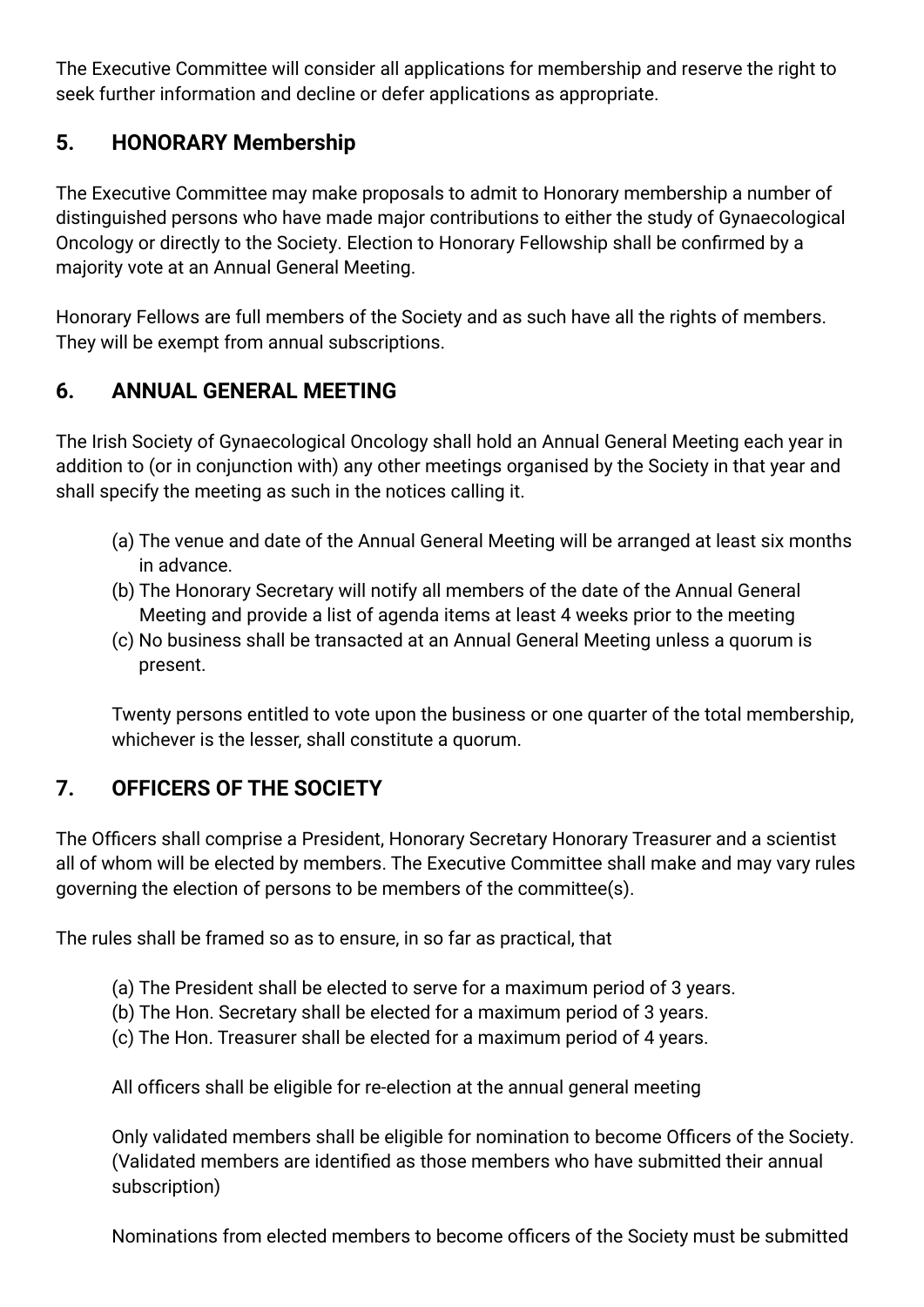on the appropriate form, obtained from the Honorary Secretary, at least one calendar month before the next Annual General Meeting.

If necessary a secret ballot will be employed, at the Annual General Meeting to decide on the appointment of office bearers. If a ballot is not required then an appointment will be confirmed by a majority show of hands.

Periods of office for elected representatives shall commence at the completion of the Annual General Meeting.

#### **8. EXECUTIVE COMMITTEE**

The Executive Committee shall consist of the Officers of the Society, namely the President, the Honorary Secretary and the Honorary Treasurer, and 5 persons elected from the membership.

The executive committee should contain at least one of the following: a Gynaecological Oncologist, a Scientist, a Medical Oncologist and a Clinical Nurse Specialist.

The 5 elected members shall include at least one of the following membership representation –

Nominations for election to become a member of the Executive Committee must be submitted on the appropriate form, obtained from the Honorary Secretary, at least one calendar month before the next Annual General Meeting.

If necessary a secret ballot with be employed, at the Annual General Meeting to decide on the appointment of committee members.

If a ballot is not required then an appointment will be confirmed by a majority show of hands.

Committee members will serve for a period of three years.

An Executive Committee quorum shall be five persons of whom one must be either the Chairman or Honorary Secretary.

The Executive Committee shall keep minutes in books kept for the purpose and include all appointments of officers and committee members and all proceedings at meetings of the Society and the Committee and approved sub-committees including the names of the members of the committee present at each meeting.

- (a) A registered medical practitioner
- (b) A Nurse
- (c) A Scientist

Only validated members shall be eligible for nomination to the committee.

#### **9. FINANCE**

The financial affairs of the Society shall be managed by the Honorary Treasurer, who will present